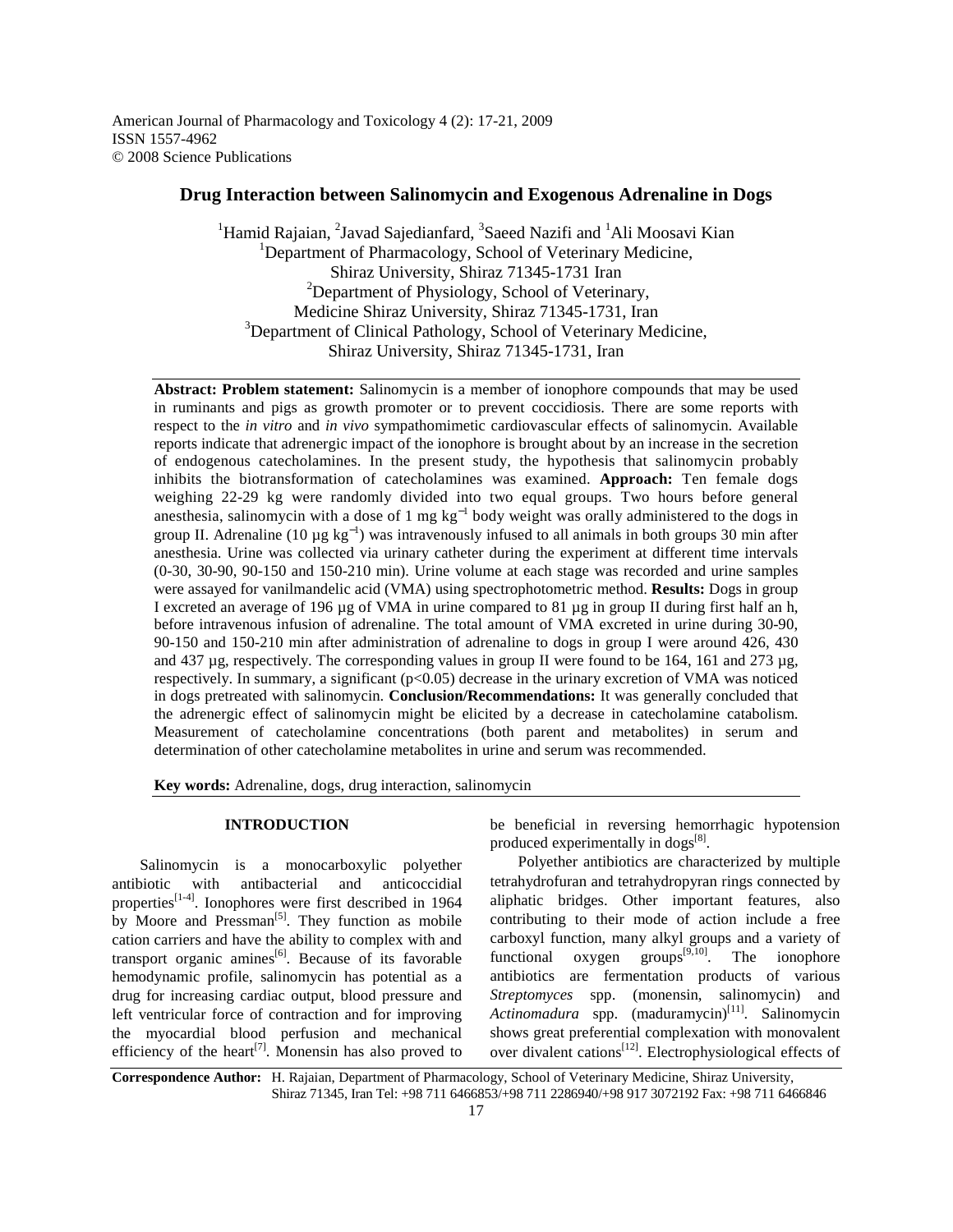lonomycin A and monensin in cardiac Purkinje fibers have been studied by Tsuchida and Aihara<sup>[13]</sup> and Tsuchida and Otoma $^{[14]}$ , respectively.

 Ionophores such as monensin, lasalocid and salinomycin have been shown to exert inotropic effect<sup>[8,15-20]</sup>. This effect has been mostly attributed to the release of endogenous catecholamines<sup>[21-23]</sup>. Vasoactive effect of monensin is also reported to be due to the release of endogenous catecholamine $^{[7]}$ . A pronounced increase in plasma catecholamine concentration following salinomycin administration in dogs is reported by Fahim *et al*. [18]. On the other hand, it has been revealed that an *in vitro* nonpolar interaction occurs between ionophore lasalocid molecule and biogenic amine such as noreadrenaine<sup>[9,17,24,25]</sup>. Therefore, a different postulation could be made to explain the cardiovascular effects of ionophores. This is based on a pharmacokinetic interaction, as ionophores may complex with endogenous catecholamines and hinder their metabolism by various enzymes such as monoamino-oxidase and catechol-O-methyl transferase. The present study was designed to test the above hypothesis. So, the effect of salinomycin on the extent of urinary excretion of one of catecholamine metabolites (VMA) was examined in dogs.

Pharmaceutical Co., Sirjan, Iran) was orally administered to animals in group II with an equivalent dose of 1 mg  $kg^{-1}$  body weight. Whole egg was used as the vehicle of the ionophore. Adrenaline (10  $\mu$ g kg<sup>-1</sup>) was intravenously infused to all animals in both groups 30 min after anesthesia. Normal saline  $(0.4 \text{ mL kg}^{-1} \text{ min}^{-1})$  was administered to each dog via intravenous route with a relatively constant rate during the experiment. The calculated amount of epinephrine was added to the first 0.5l of saline. Urine was collected via urinary catheter at different time intervals (0-30, 30-90, 90-150 and 150-210 min). The volume of urine at each stage was measured and a 50 mL sample was acidified by adding small amount of hydrochloric acid in order to stabilize the metabolite. VMA contents of urine samples were assayed using Biosystems kits (Costa Brava 30, Barcelona, Spain) by concurrent use of chromatographic separation and spectrophotometric detection according to the modified Wybenga and Pileggi method $[26]$ . Detection limit of the method was 1.9 mg  $L^{-1}$  and coefficient of variation was less than 5%. Data were analyzed by independent Student's t-test.

## **RESULTS**

## **MATERIALS AND METHODS**

 Ten healthy female mixed breed dogs weighing 22- 29 kg were randomly divided into two equal groups. Dogs were used in accordance with the international guiding principles involving animals for scientific research at Shiraz University as well as guidelines of the Animal Welfare Act. Two hours before general anesthesia, salinomycin (22%, donated by Vetak

 Table 1 shows a summary of the data obtained with respect to the effect of salinomycin on the urinary excretion of VMA in dogs. Table 2 shows the total amounts of VMA excreted in urine during various time intervals. Dogs in group I excreted an average of 196 µg of VMA in urine compared to 81 µg in group II during first half an h i.e., before intravenous infusion of adrenaline (Table 2).

Table 1: Summary of data obtained from determination of VMA excreted in urines of dogs at various time intervals following intravenous administration of adrenaline (10  $\mu$ g kg<sup>-1</sup>)

| Groups                                                                 |                  | $\sqrt{2}$<br>Ta |       |       |       |       | $\Pi_{\rm p}$ |       |       |       |       |
|------------------------------------------------------------------------|------------------|------------------|-------|-------|-------|-------|---------------|-------|-------|-------|-------|
| Dog No. $\rightarrow$                                                  |                  |                  | 2     | 3     | 4     | 5     | 6             |       | 8     | 9     | 10    |
| Body weight $(kg) \rightarrow$                                         |                  | 24               | 23    | 26    | 22    | 29    | 23            | 24    | 25    | 28    | 24    |
| Urine volume at                                                        | $0 - 30^{\circ}$ | 85.0             | 100.0 | 50.0  | 75.0  | 85.0  | 110.0         | 95.0  | 95.0  | 70.0  | 90.0  |
| various time intervals<br>(mL)                                         | $30-90$          | 110.0            | 145.0 | 90.0  | 100.0 | 120.0 | 90.0          | 70.0  | 120.0 | 100.0 | 130.0 |
|                                                                        | 90-150           | 45.0             | 90.0  | 140.0 | 140.0 | 90.0  | 120.0         | 105.0 | 80.0  | 95.0  | 65.0  |
|                                                                        | 150-210          | 170.0            | 110.0 | 100.0 | 120.0 | 105.0 | 85.0          | 110.0 | 115.0 | 140.0 | 120.0 |
| Urinary VMA                                                            | $0 - 30$         | 2.71             | 1.69  | 1.69  | 3.49  | 2.75  | 0.56          | 1.18  | 0.75  | 1.07  | 0.94  |
| concentration<br>$(\mu g \, mL^{-1})$                                  | 30-90            | 2.91             | 3.91  | 3.81  | 5.25  | 3.10  | 0.95          | 1.61  | 2.14  | 1.93  | 1.31  |
|                                                                        | 90-150           | 3.47             | 4.03  | 4.22  | 8.57  | 3.28  | 1.06          | 2.36  | 1.50  | 2.14  | 1.60  |
|                                                                        | 150-210          | 3.75             | 5.61  | 5.92  | 7.09  | 4.65  | 1.13          | 4.51  | 2.68  | 1.72  | 1.88  |
| Total amount of VMA<br>excreted at various<br>time intervals $(\mu g)$ | $0 - 30$         | 230.4            | 169.0 | 84.5  | 261.8 | 233.8 | 61.6          | 112.1 | 71.3  | 74.9  | 84.6  |
|                                                                        | $30-90$          | 320.1            | 567.0 | 342.9 | 525.0 | 372.0 | 85.5          | 112.7 | 256.8 | 193.0 | 170.3 |
|                                                                        | 90-150           | 360.0            | 362.7 | 590.8 | 540.0 | 295.2 | 127.2         | 247.8 | 120.0 | 203.3 | 104.0 |
|                                                                        | 150-210          | 637.5            | 617.1 | 592.0 | 850.8 | 488.3 | 96.1          | 496.1 | 308.2 | 240.8 | 225.6 |

<sup>a</sup>: Receiving adrenaline 150 min after oral whole egg; <sup>b</sup>: Receiving adrenaline 150 min after oral salinomycin (1 mg kg<sup>-1</sup>) mixed with whole egg; c : Min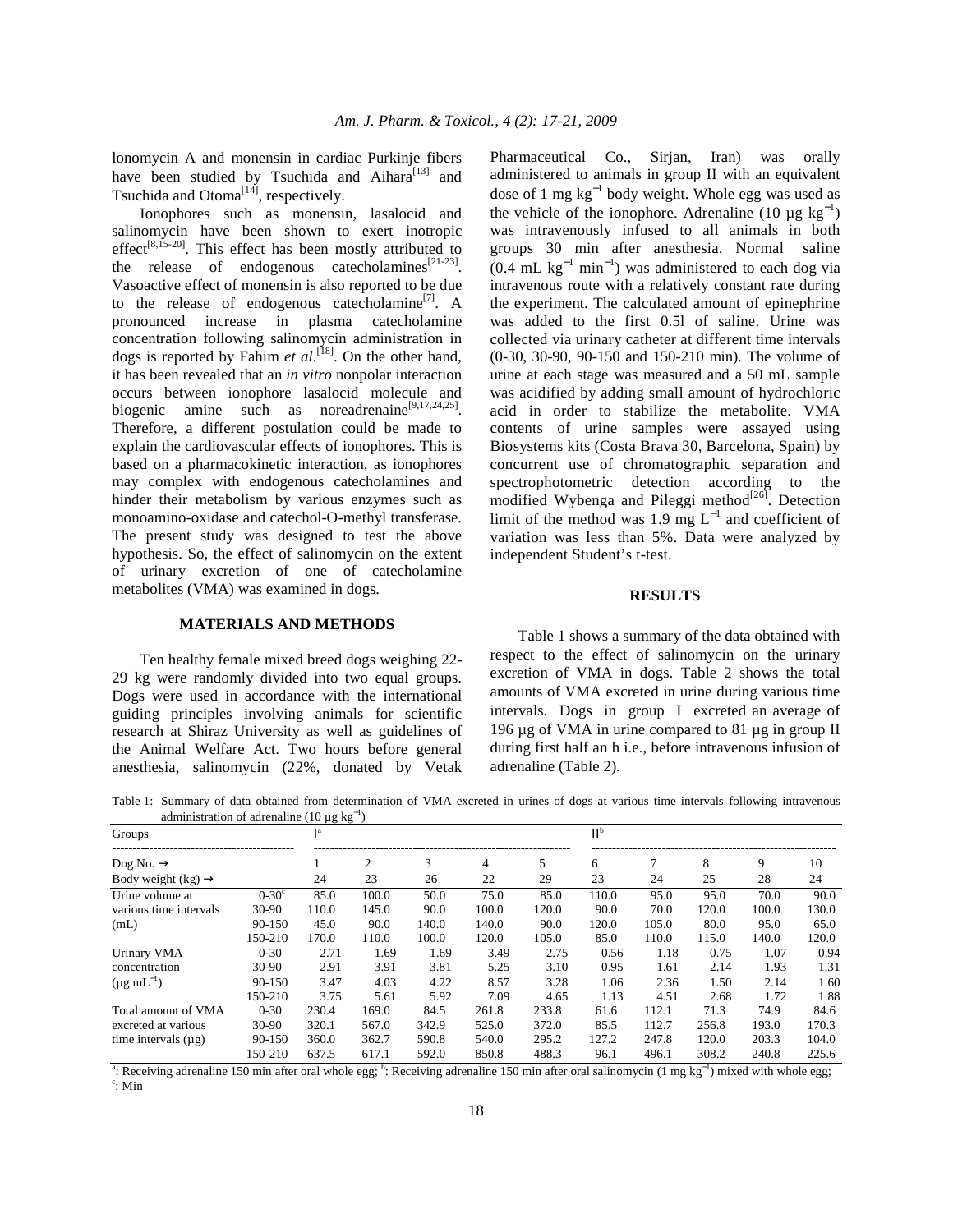|  | Table 2: Total amounts (ug) of VMA in urine samples collected |  |  |  |
|--|---------------------------------------------------------------|--|--|--|
|  | from dogs following intravenous administration of             |  |  |  |
|  | adrenaline $(10 \mu g kg^{-1})$                               |  |  |  |

| ------- (- - - - - - -                      |                                                             |                               |
|---------------------------------------------|-------------------------------------------------------------|-------------------------------|
| Time intervals (min)                        | Group $I^a$                                                 | $GroupII^{\circ}$             |
| $0 - 30$                                    | 195.9±24.7                                                  | $80.90 \pm 6.2$ <sup>S</sup>  |
| 30-90                                       | 425.6±43.2                                                  | $163.7 \pm 23.1^S$            |
| 90-150                                      | 429.7±48.5                                                  | $160.5 \pm 23.3$ <sup>S</sup> |
| 150-210                                     | 637.1±47.8                                                  | $273.4 \pm 46.1$ <sup>s</sup> |
| Mean $(\mu g h^{-1})$                       | 497.5±30.5                                                  | $199.1 \pm 23.0^s$            |
| $a \rightarrow$<br>$\cdot$<br>$\sim$ $\sim$ | $\mathcal{C}$<br><b>Contract Contract Contract Contract</b> | $\mathbf{r}$                  |

<sup>a</sup>: Receiving adrenaline 150 minutes after oral whole egg; <sup>b</sup>: Receiving adrenaline 150 min after oral salinomycin  $(1 \text{ mg kg}^{-1})$  mixed with whole egg; <sup>S</sup>: Significantly different from corresponding value found in group I

The total amount of VMA excreted in urine during 30- 90, 90-150 and 150-210 min after administration of adrenaline to dogs in group I were around 426, 430 and 437 µg, respectively. The corresponding values in group II were found to be 164, 161 and 273 µg, respectively. In summary, the average rate of VMA excretion were calculated to be around 498 and 199 µg h<sup>−</sup><sup>1</sup> in group I and II, respectively (Table 2).

## **DISCUSSION**

 From previous reports published by other researchers, it seems that the ionophores could alter contraction of the heart simply by releasing  $\text{catecholamines}^{[17,27,28]}$ . Since the release of noreadrenaline from adrenergic nerve endings specifically requires calcium, the action of the antibiotics could involve an alteration in calcium permeability which then leads to a slow, modulated release of transmitter $[17]$ . The attenuation of the inotropic effects produced by lasalocid and monensin by beta adrenergic blockers has been the basis of the conclusion that catecholamine release mediates in part the cardiotonic effects of ionophores $^{[15,17,28]}$ .

 In describing the cardiovascular impact of ionophores, researchers have highlighted the positive effect of these compounds on the release of noreadrenaline. For example, Suchard *et al.*<sup>[22]</sup> reported that ionophore monensin stimulates secretion of catecholamine from cultured chromaffin cells via a rise in intracellular sodium. In addition, Perlman *et al.*<sup>[21]</sup> have found that a number of carboxylic ionophores stimulate the secretion of noreadrenaline from cell suspensions prepared from a transplantable rat pheochromocytoma. They believed it is likely that ionomycin-induced catecholamine secretion results from the ionophore-mediated entry of  $Ca^{2+}$  into the cells. However, monovalent-cation ionophore monensin was supposed to stimulate catecholamine secretion by a mechanism that is independent of extracellular  $Ca^{2+[21]}$ . Moreover, Fahim *et al*.<sup>[18]</sup> reported that a major part of inotropic effect of salinomycin on the dog heart may be attributed to the release of endogenous catecholamines. No direct analytical confirmation of this in the intact animal has, however, been reported, nor has any relation been established between plasma catecholamine concentrations and the cardiovascular effects produced by ionophores<sup>[18]</sup>. On the other hand, data obtained by Schwartz *et al*. [16] demonstrates that the ionophore lasalocid (Ro 2-2985) is not a noreadrenaline-releasing agent in a manner similar to tyramine, since even extremely large amounts of the drug do not cause a major demonstrable depletion of noreadrenaline.

 It is possible that one of the actions of the ionophore antibiotics is to alter in some way the distribution of certain myocardial factors, one of which could be a histone. It should also be noted that small concentrations of histone produce a highly significant alteration in the inner membrane structure of mitochondria, affecting a passive release of potassium<sup>[16]</sup>.

 Lasalocid can also form lipid-soluble complexes with catecholamines<sup>[29]</sup> and can transport catecholamines across artificial lipid membranes<sup>[30]</sup>. Triggle $^{[31]}$  has reviewed the subject of ionophoreinduced catecholamine secretion and has proposed that lasalocid may promote catecholamine release from chromaffin cells and sympathetic neurons both by stimulating exocytosis and by acting directly as a catecholamine ionophore.

 The study presented here is the first report proposing a different mechanism which is possibly involved in the cardiovascular effects of ionophores. The urinary excretion of VMA during 0-30 min in dogs receiving salinomycin were significantly  $(p<0.05)$ different from that in the control group (Table 2). In addition, dogs in group II (receiving adrenaline after salinomycin) significantly  $(p<0.05)$  excreted less VMA compared to the animals in group I (receiving adrenaline alone).

## **CONCLUSION**

 It is generally concluded that the adrenergic effect of salinomycin may be elicited by a decrease in catecholamine catabolism. Of course, one can make other postulations to describe the involved mechanism of the findings of the present study. For example, salinomycin can compete with VMA to be excreted in urine. Therefore, further works such as measurement of catecholamine concentrations (both parent and metabolites) in serum and determination of other catecholamine metabolites in urine and serum should be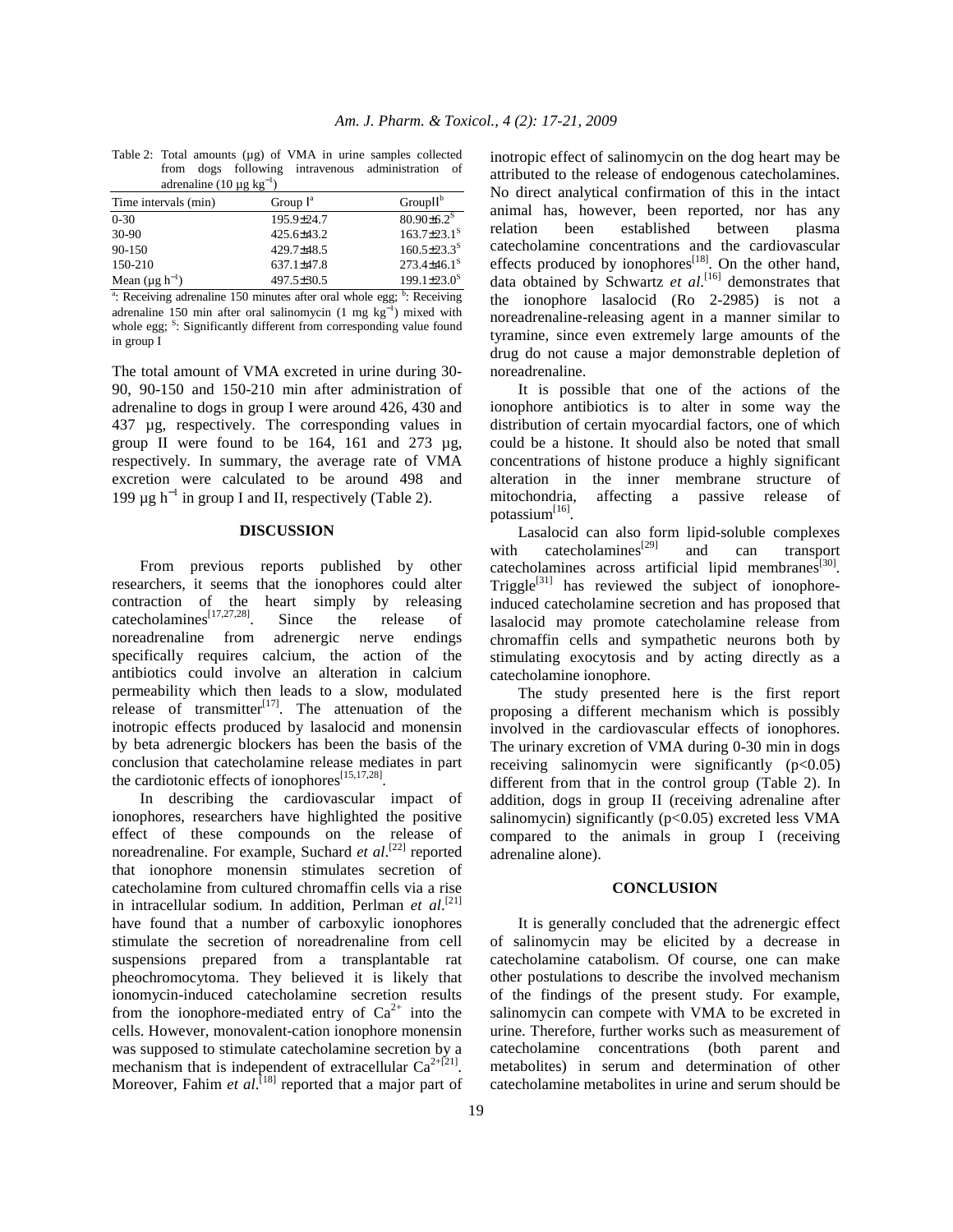considered. These may help to more clarify the mechanism(s) involved in this drug interaction.

## **ACKNOWLEDGEMENT**

 We thank Saeed Amirizadeh from Dr. Saadati's Medical Diagnostic Laboratory for his excellent technical assistance in the VMA assay. Generous supply of salinomycin by Vetak Pharmaceutical Company is also greatly appreciated. This study was financially supported by Shiraz University.

#### **REFERENCES**

- 1. Kinashi, H., H. Otake, H. Yonehara, S. Soto and Y. Saito, 1973. The structure of salinomycin, a new member of the polyether antibiotic. Tetrahedron Lett., 49: 4955-4958. DOI: 10.1016/S0040-4039(01)87382-2
- 2. Miyazak, Y., M. Shibuya, H. Sugarvara, C. Kawaguchi, J. Hirose, J. Nagatsu and S. Esumi, 1974. Salinomycin a new polyether antibiotic. J. Antibiot., 27: 814-821. http://www.ncbi.nlm.nih.gov/pubmed/4452657
- 3. Dowling, L., 1992. Ionophore toxicity in chickens: A review of pathology and diagnosis. Avian Pathol., 21: 355-368.

http://www.ncbi.nlm.nih.gov/pubmed/18670951

4. Callaway, T.R., T.S. Edrington, J.L. Rychlik, K.J. Genovese, T.L. Poole, Y.S. Jung, K.M. Bischoff, R.C. Andeson and D.J. Nisbet, 2003. Ionophores: Their use as ruminant growth promotants and impact on food safety. Curr. Iss. Intest. Microbiol., 4: 43-51.

http://www.ncbi.nlm.nih.gov/pubmed/14503688

- 5. Moore, C. and B.C. Pressman, 1964. Mechanism of action of valinomycin on mitochondria. Biochem. Biophys. Res. Commun., 15: 562-567. DOI: 10.1016/0006-291X(64)90505-4
- 6. Pressman, B.C., 1965. Induced active transport of ions in mitochondria. Proc. Natl. Acad. Sci. USA., 53: 1076-1083. http://www.pubmedcentral.nih.gov/articlerender.fc
- gi?artid=301375 7. Ozaki, H., T. Kishimoto, H. Karaki, N. Urakawa, 1982. Effects of the Na ionophore monensin on the contractile response and the movements of monovalent cations in the vascular smooth muscle. Naunyn-Schmiedeberg's Arch. Pharmacol., 321: 140-144. DOI: 10.1007/BF00518482
- 8. Gupta, R.K., R. Barbbar and M. Fahim, 2005. Effect of ionophore monensin on anaesthetized dogs in hemorrhagic hypotension. Vasc. Pharmacol., 42: 69-75.

http://www.ncbi.nlm.nih.gov/pubmed/15722252

- 9. Pressman, B.C. and N.T. deGuzman, 1975. Biological applications of ionophores: Theory and practice. Ann. N. Y. Acad. Sci., 264: 373-386. http://www.ncbi.nlm.nih.gov/pubmed/1062961
- 10. Pressman, B.C. and M. Fahim, 1982. Pharmacology and toxicology of the monovalent carboxylic ionophores. Annu. Rev. Pharmacol. Toxicol., 22: 465-490.

http://www.ncbi.nlm.nih.gov/pubmed/7044290

11. Butaye, P., L.A. Devriese and F. Haesebrouck, 2003. Antimicrobial growth promoters used in animal feed: Effects of less well known antibiotics on Gram-positive bacteria. Clin. Microbiol. Rev., 16: 175-188.

http://www.ncbi.nlm.nih.gov/pubmed/12692092

- 12. Mitani, M., T. Yamanishi, Y. Miyazaki and N. Otake, 1976. Salinomycin effects on mitochondrial ion translocation and respiration. Antimicrob. Agents Chemother., 9: 655-660. http://www.pubmedcentral.nih.gov/articlerender.fc gi?artid=429593
- 13. Tsuchida, K. and H. Aihara, 1986. Effects of a K ionophore, lonomycin on the action potential in canine cardiac Purkinje fibers. Jap. J. Pharmacol., 41: 353-361.

http://www.ncbi.nlm.nih.gov/pubmed/3761751?do pt=Abstract

- 14. Tsuchida, K. and S. Otoma, 1990. Electrophysiological effects of monensin, a sodium ionophore, on cardiac Purkinje fibers. Eur. J. Pharmacol., 190: 313-320. http://www.ncbi.nlm.nih.gov/pubmed/2272369
- 15. DeGuzman, N.T. and B.C. Pressman, 1974. The inotropic effects of the calcium ionophore X-537A in the anaesthetized dog. Circulation, 49: 1972-1977. http://circ.ahajournals.org/cgi/content/abstract/49/6/1072
- 16. Schwartz, A., R.M. Lewis, H.G. Hanley, R.G. Munson, F.D. Dial and M.V. Ray, 1974. Hemodynamic and biochemical effects of a new positive inotropic agent: Antibiotic ionophore Ro 2-2885. Circ. Res., 34: 102-111. http://www.ncbi.nlm.nih.gov/pubmed/4148942
- 17. Osborne, M.W., J.J. Wenger and M.T. Zanko, 1977. The cardiovascular pharmacology of the antibiotic ionophore Ro  $2-2985$  (X-537A). J. Pharmacol. Exp. Ther., 200: 195-206. http://jpet.aspetjournals.org/cgi/content/abstract/20 0/1/195
- 18. Fahim, M., G.D. Valle and B.C. Pressman, 1986. Comparison of the effects of the ionophore salinomycin and adrenaline on the haemodynamics and work efficiency of the dog heart. Cardiovasc. Res., 20: 145-152.

http://www.ncbi.nlm.nih.gov/pubmed/3708649